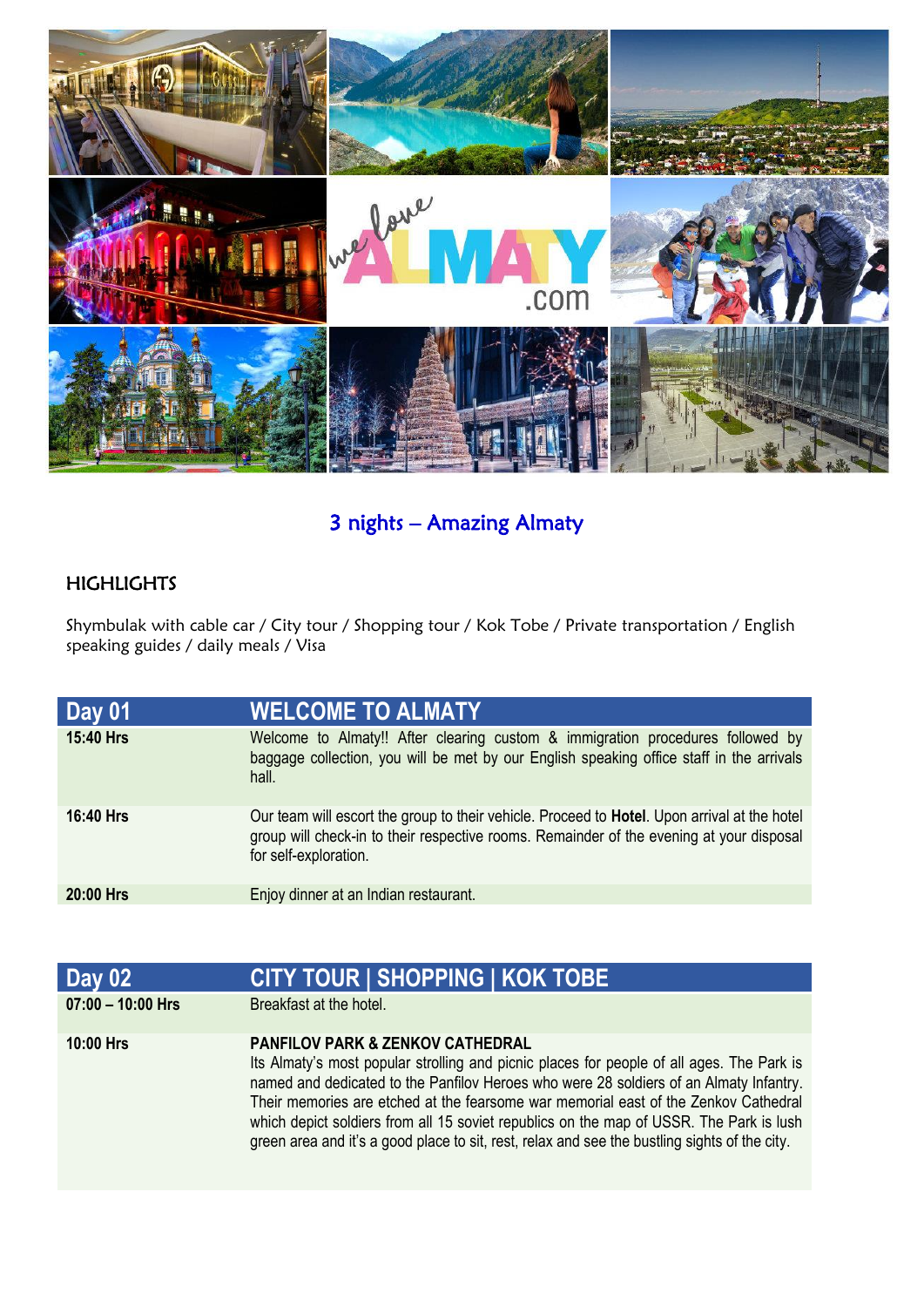**'Zenkov Cathedral',**is one of the most beautiful, magnificent and architectural monument of the city of Almaty with the height of 56 meters and is located in the green Panfilov Park of Almaty. A. Zenkov had supervised the construction of this cathedral in the early 19th century and legend goes that it was built without a single nail. But unfortunately, it's not true. Although the design is remarkably unique but it's because of the advanced technological expertise of that time. They used the construction concept of Semi ruche which meant using of reinforced concrete, timber preservation and ventilation.

**14:00 Hrs** Lunch at an Indian restaurant.

#### **15:00 Hrs Shopping Tour**

Almaty is great for shopping. Your tour guide will take you to visit various modern shopping malls around the city. Some of the well known malls are Mega Mall, Dostyk Plaza, Villa boutiques.

### **18:00 Hrs Visit to Kok Tobe (Green Hill)**

Kok Tobe is the highest point in the city of Almaty standing on a 1100 m hill at the southeast edge of the city. It is worth a visit to Kok Tobe because of its panoramic view of the city from all directions. To reach the Kok Tobe hill, one should take a cable car ride which starts near Hotel Kazakhstan and goes over some of the oldest parts of Almaty and the magnificent fruit growing gardens. Once you reach the Kok Tobe hill, you would see the famous 372 m high TV Tower which is visible from far and offers great views of the mountains and the city plus many attractions at the top including many restaurants serving cuisines from across the globe.

### **20:00 Hrs** Enjoy dinner at an Indian restaurant.

### **Day 03 FUN IN SHMBULAK | GREEN BAZAAR 07:00 – 10:00 Hrs** Breakfast at the hotel. **10:00 Hrs VISIT TO SHYMBULAK SKI RESORT**  Proceed on an excursion to the beautiful mountain resort of Shymbulak Ski resort including Gondola tickets to level 3 and services of our English speaking guide. "Shymbulak Ski Resort" is located in the beautiful Zailiyskiy Alatau mountain at 2260 m above sea level. It is 25 Km from the city centre of Almaty city and has an average temperature of +25C in the summer & -7C in the winter months. The average snowfall is around 1.5M. It is usually very sunny as the average number of sunny days a year can reach 90%. Ski season is normally begins in December and can run into April. The ski slopes are served by Gondola cars from "Medeu" to the base of Shymbulak, 2260 m above sea level. This Gondola is the world's third-longest Gondola with a length of 4.5 KM. The Gondola has 114 comfortable cabins for all guests of the resort and has the capacity of 2,000 people per hour. The Ski resort has six lifts that service the mountains. Two combination lifts ( Combi1 & Combi 2) that have both quad-chairs and 8 passenger cabins, two quad-chair lifts. The lift system will take you to Talgar pass where you are 3180 m above sea level. A vertical rise of 920 m. The majestic mountain view with snowy slopes and evergreen Tien Shan are spectacular and must be seen. Located in the resort is a hotel, restaurants, café and coffee shop with a variety of cuisine to suit all taste. Time at leisure.